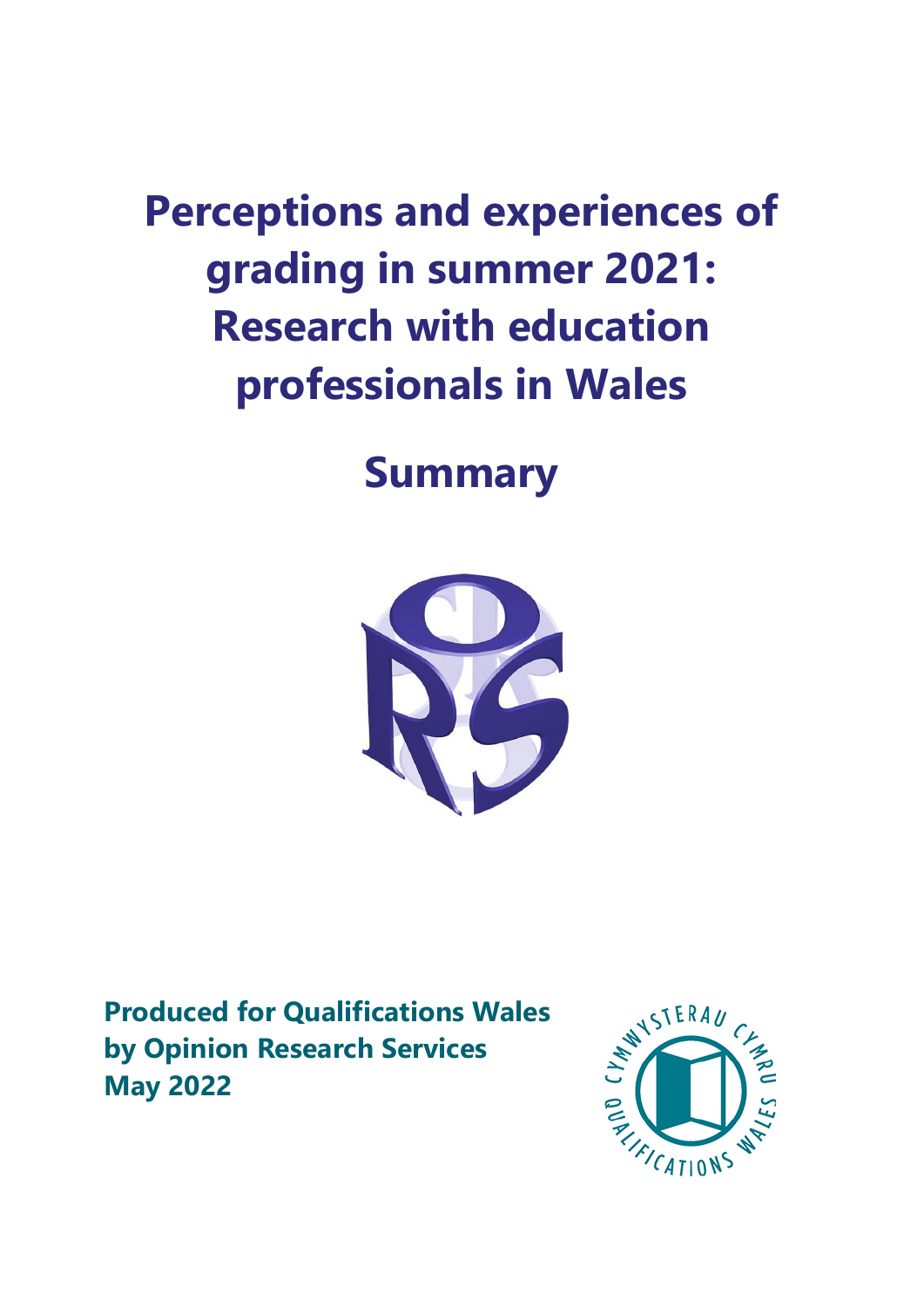# Opinion Research Services

#### The Strand Swansea SA1 1AF 01792 535300 | [www.ors.org.uk](http://www.ors.org.uk/) | info@ors.org.uk

As with all our studies, findings from this report are subject to Opinion Research Services' Standard Terms and Conditions of Contract.

Any press release or publication of the findings of this report requires the advance approval of ORS. Such approval will only be refused on the grounds of inaccuracy or misrepresentation

This study was conducted in accordance with ISO 20252:2019 and ISO 9001:2008. © Copyright May 2022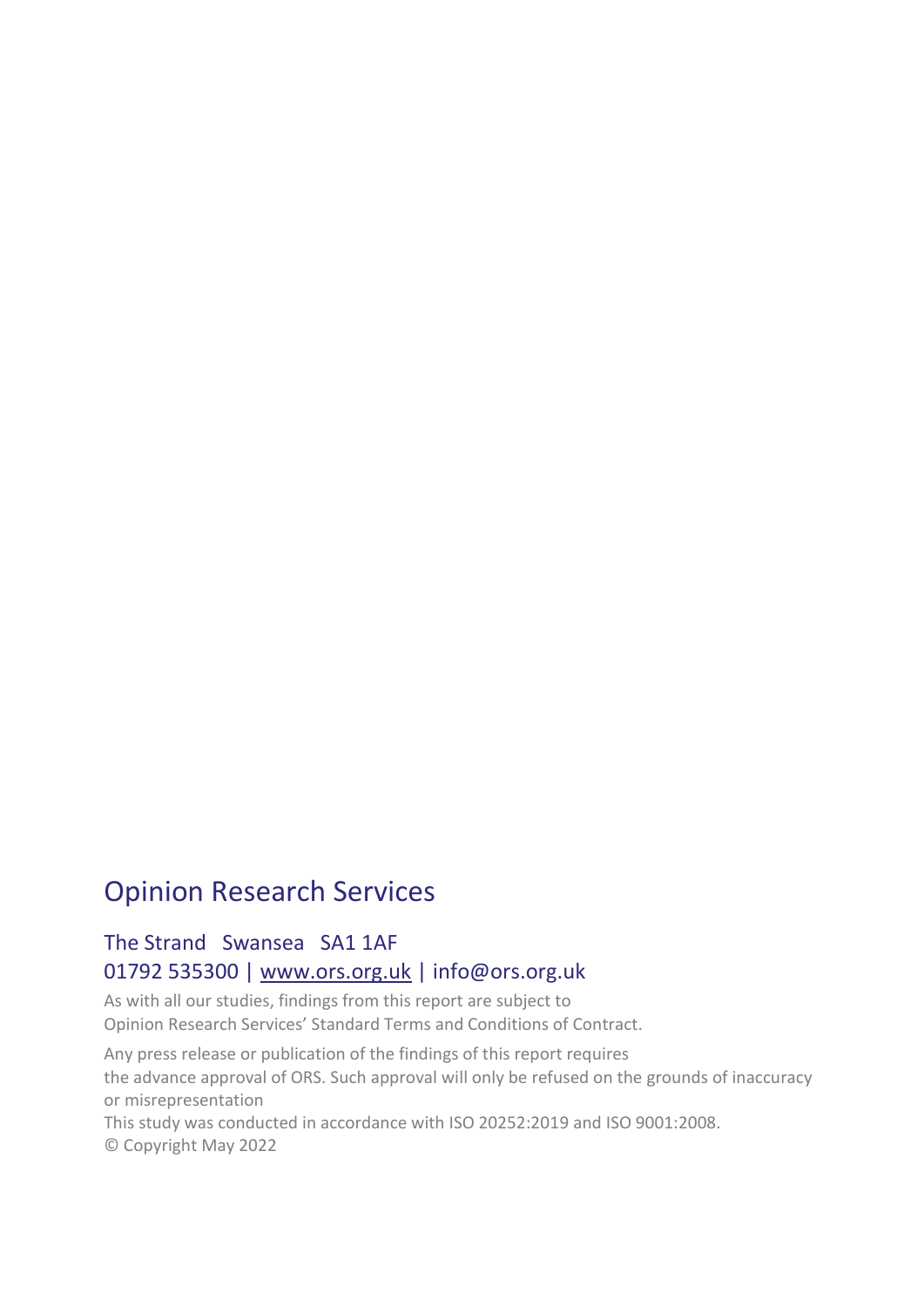# **1. Introduction**

#### **1.1. Background**

Due to the COVID-19 pandemic, learners in Wales have suffered significant disruption to their learning since March 2020 through school closures, lockdowns, and the use of "learning bubbles". This disruption, combined with ongoing uncertainty around the spread of the virus and the associated feasibility of holding exams, led Welsh Government to [announce](https://www.qualificationswales.org/media/7005/written-statement-by-education-minister-kirsty-williams-on-awarding-in-summer-2021.pdf) that GCSEs, AS and A levels would be awarded through a centre determined grade (CDG) model in summer 2021. The [Design and Delivery](https://gov.wales/terms-reference-21-january-2021)  [Advisory Group](https://gov.wales/terms-reference-21-january-2021) were asked to work with Qualifications Wales and WJEC-CBAC (WJEC) in developing and setting out the implementation of the approach.

This involved centres determining grades based on their own assessment approach rather than having learners sit standardised assessments, such as exams. WJEC provided training, guidance, adapted past papers, qualification assessment frameworks, and quality assurance, but did not change grades. Approaches were more varied for vocational qualifications depending on the design and purpose of the qualification.

#### **1.2. Research requirements and objectives**

Qualifications Wales commissioned Opinion Research Services (ORS) to undertake a twostage research project involving an online survey and depth interviews to explore the perceptions and experiences of centre staff who were involved in making or overseeing grading decisions in summer 2021. The research explored:

- The use of evidence and assessments in making grading decisions
- How centres worked together to determine grades
- The effectiveness of internal standardisation, and external quality assurance
- The manageability of the CDG process
- The usefulness of grade descriptors, training, guidance, and support
- Confidence in the grades awarded by centres
- Whether and how the approach advantaged or disadvantaged learners
- What worked well and what lessons can be learned from the CDG process
- What teacher assessment should look like in future.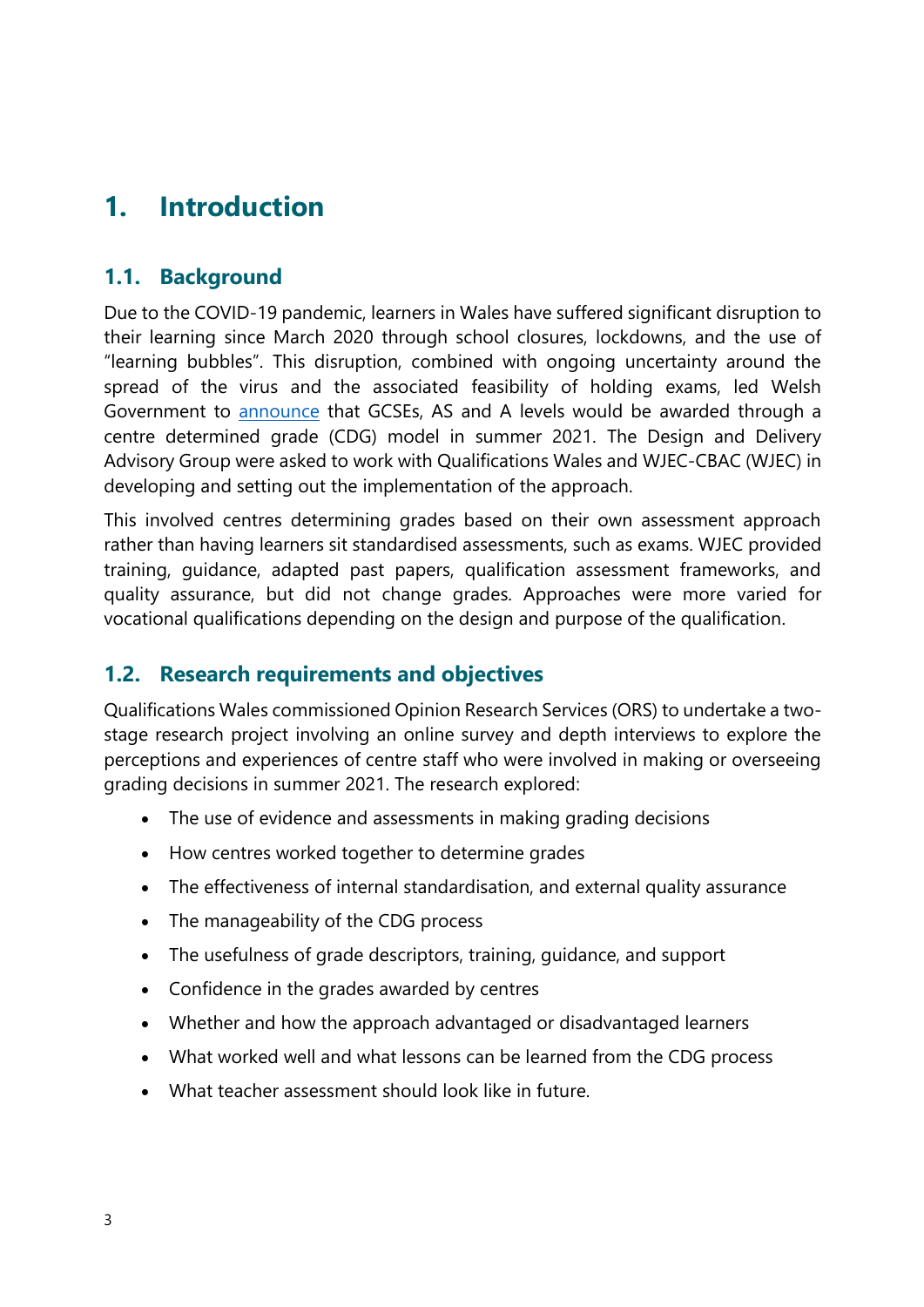#### **1.3. Methodology**

ORS designed the online survey in partnership with Qualifications Wales. All centre staff who were involved in grading in summer 2021 were invited to take part in the online survey. The survey was live between 14 September and 8 October 2021. ORS received just under 400 responses to the survey, with a good spread of responses from those in a range of roles from across Wales.

ORS researchers conducted 30 depth interviews: 25 in English, and five in Welsh, with staff in various roles from a range of centres across Wales. Most of the interview questions referred back to interviewees' survey responses and explored them in more depth, although some interview questions were not covered in the survey, and vice versa.

The report summarises the views of a number of centre staff involved in centre determined grading and is valuable for understanding their perspective. However, as this was a self-selecting methodology, the sample is not representative of all staff across all centres in Wales. As most staff were not directly involved in the process of determining the policy, many participants will not have had a full appreciation of all aspects of relevant policy or the challenges of introducing a centre determined grading approach in the circumstances.

### **1.4. Main findings**

#### 1.4.1. Gathering and using assessment evidence

The number of additional assessments organised for grading purposes varied substantially. Most participants stated that they selected the same evidence for all learners to inform grading in a subject. This was said to be largely to ensure fairness and consistency, including in preparing learners to progress to further learning after their GCSEs, and to reduce burden on staff. A few also felt the awarding body required this, possibly reflecting a misunderstanding in expectations.

Participants mainly said that they used the adapted past papers provided by WJEC or the awarding body to make grading decisions. Some noted that they further adapted these past papers before use. Others used unadapted past papers from previous years.

Participants noted that they tended to select their evidence for grading based on the perceived importance of adhering to awarding bodies' guidance, and concerns about external quality assurance, reflecting a recurring theme in this study. In some cases, senior leaders and Heads of Department were said to have led decisions around selecting evidence for grading. The exact weighting of the assessments and how/when they were conducted was said to vary between centres.

Overall, participants felt that they had enough flexibility when selecting evidence for grading. However, some reflected that they would have welcomed access to unseen papers from WJEC. Some learners had memorised the published past papers which were used for assessment, which teachers felt gave them an unfair advantage over learners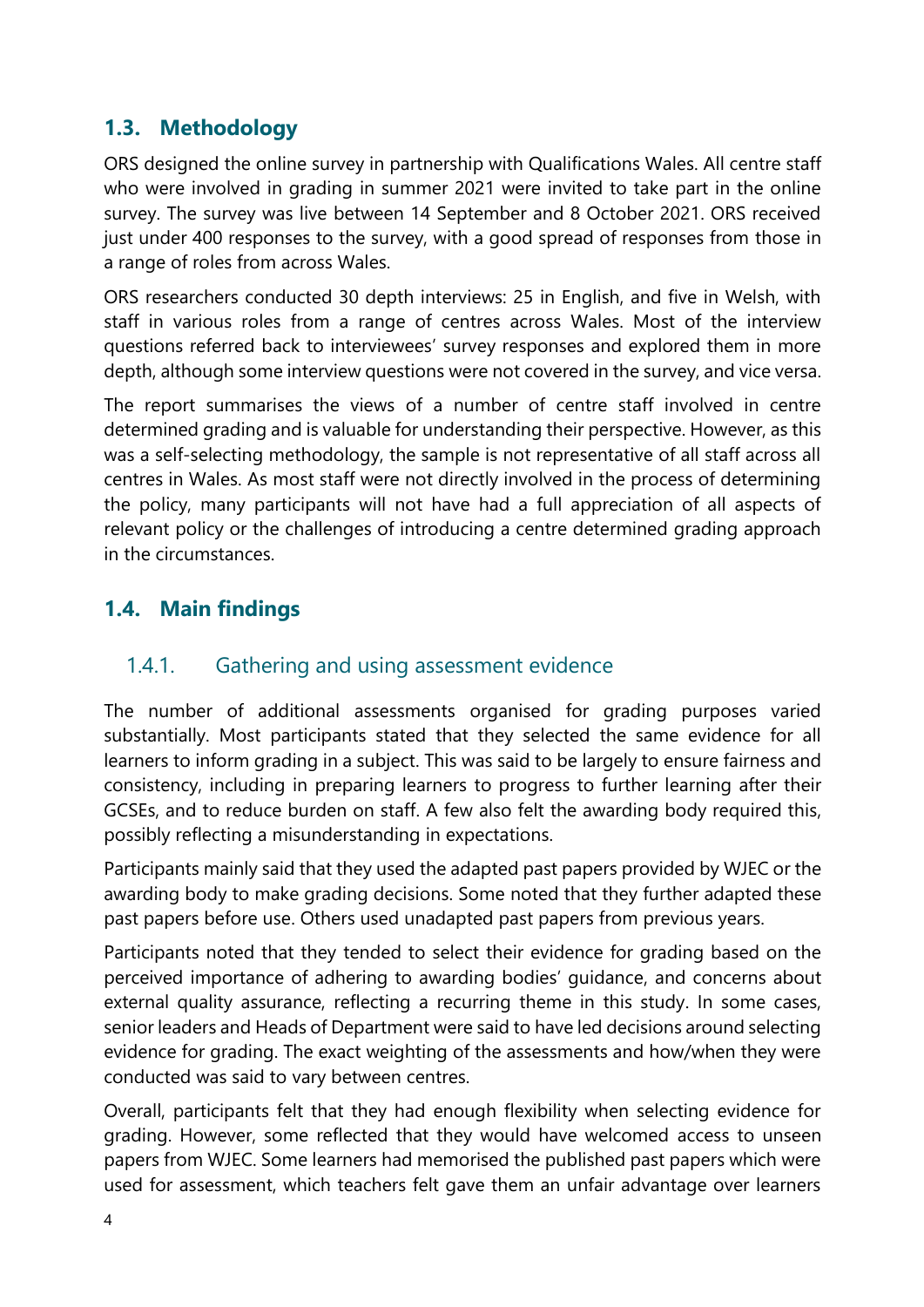who had not, reflecting another recurring theme in the study. Others said that they did not use the flexibility they had due to concerns that this would leave them vulnerable to challenge during external quality assurance and appeals processes, and a few felt that their centre had restricted their flexibility to select evidence.

The majority of participants felt that the following were important factors when deciding how much evidence to use for grading:

- Provision of a robust evidence base to make judgements and in case of appeals
- Giving learners the best opportunity to show what they could do; and
- Centre policies.

Perceived or actual pressure from learners and parents was not felt to be important when making decisions around evidence gathering by many of those interviewed.

When asked at interview whether and how they had used grade boundaries, most participants said that they used adapted grade boundaries set by awarding bodies. Some participants felt that the grade descriptors given to them by WJEC would have been better if they had been more detailed and included all grades.

Participants usually explained that cases that were on the borderline between one grade and another were handled through double marking during the internal standardisation process. Although most said that they felt confident when dealing with borderline cases, many found this stressful because of the potential for appeals or external scrutiny.

When asked what they understood by the guidance point to make holistic judgements, all participants said that they understood making holistic academic judgements to mean that they should consider learners' wider performance throughout their GCSE study when making grading decisions rather than basing decisions on single assessments.

## 1.4.1.1. Training and guidance

Nearly all participants felt clear on their roles and responsibilities throughout the grading process and were confident in their abilities to deliver them. Support from centre colleagues and leadership teams in ensuring clarity was said to be greatly valued. To further clarify their roles and responsibilities, participants said that they would have welcomed:

- Earlier decisions on, and notifications of, changes to the grading process
- Videos showing best practice; and
- Sample assessments, especially for new subjects.

Most participants said that they were aware of, and had attended, training on the grading process provided by their own centres. In comparison, around half of participants said that they were aware of and had attended training provided by WJEC. Overall, participants felt that the training provided by WJEC and Qualifications Wales was clear and helpful, especially that which covered unconscious bias and standardisation. Some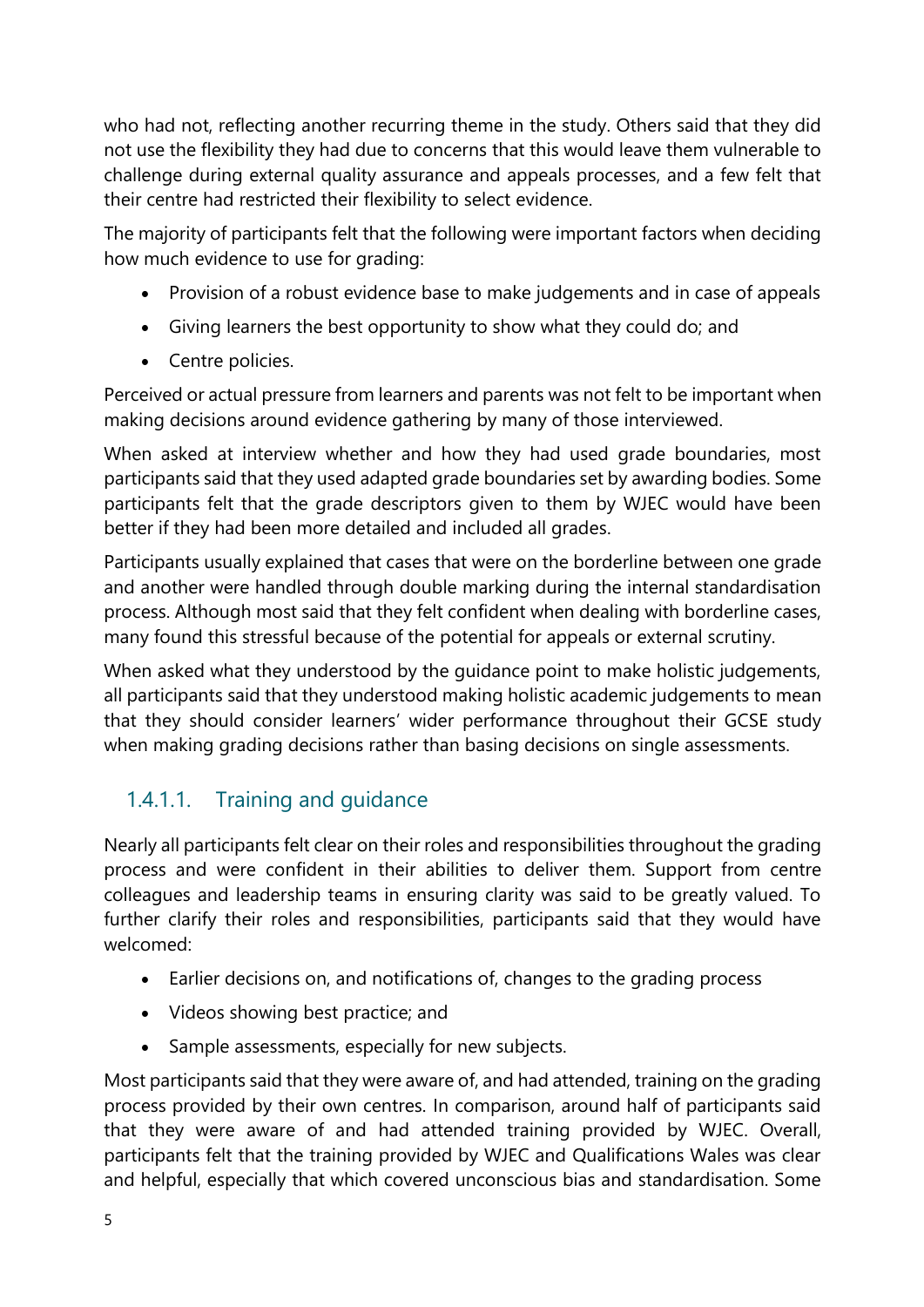criticised the training because they felt that it came too late, and that it lacked detail about the evidence that could be used for grading.

#### 1.4.2. Internal standardisation

Participants tended to say that they graded their own learners, then picked a sample for a colleague to moderate. Where centres had more than one subject specialist for the level being marked, subject leaders said that they standardised across the teachers in the first instance and then passed papers to the Director of Learning. In centres where there was only one teacher of a particular subject, moderation was conducted by the Director of Learning, or links were made with teachers of the subject in another centre.

Most participants said that it was easy to agree grades with colleagues during internal standardisation. The most common issue encountered was said to be logistical difficulties in holding discussions. Although most felt that internal standardisation was effective, both overall, and as a quality assurance process, some expressed that it was difficult, stressful, and time-consuming.

Participants said that they changed grades both up and down following internal standardisation. Grades were changed to:

- Accurately represent learners' performance across different assessments
- Reflect rigorous standardisation processes
- Correct errors; and
- Take account of prior learning, and memorisation of published past papers.

#### 1.4.3. Quality assurance and grade accuracy

In general, participants said that they graded for learners they had taught, rather than for those they had not. A mixed picture was obtained regarding the extent to which centres discussed approaches to grading and conducted grading across centres.

Where links had been made to conduct the process between centres, aspects that participants found helpful included:

- Co-developing centre policies and processes
- Reassurance that learners were receiving the right grades
- Adopting effective practice and gaining confidence in grading; and
- Implementing a consistent approach to grading across centres.

Participants noted that grading with other centres did not work as well when it increased the time pressure on staff; and lacked coordination and organisation.

Participants' confidence in the external quality assurance processes run by WJEC/the awarding body reportedly varied. Some were concerned that WJEC's processes were: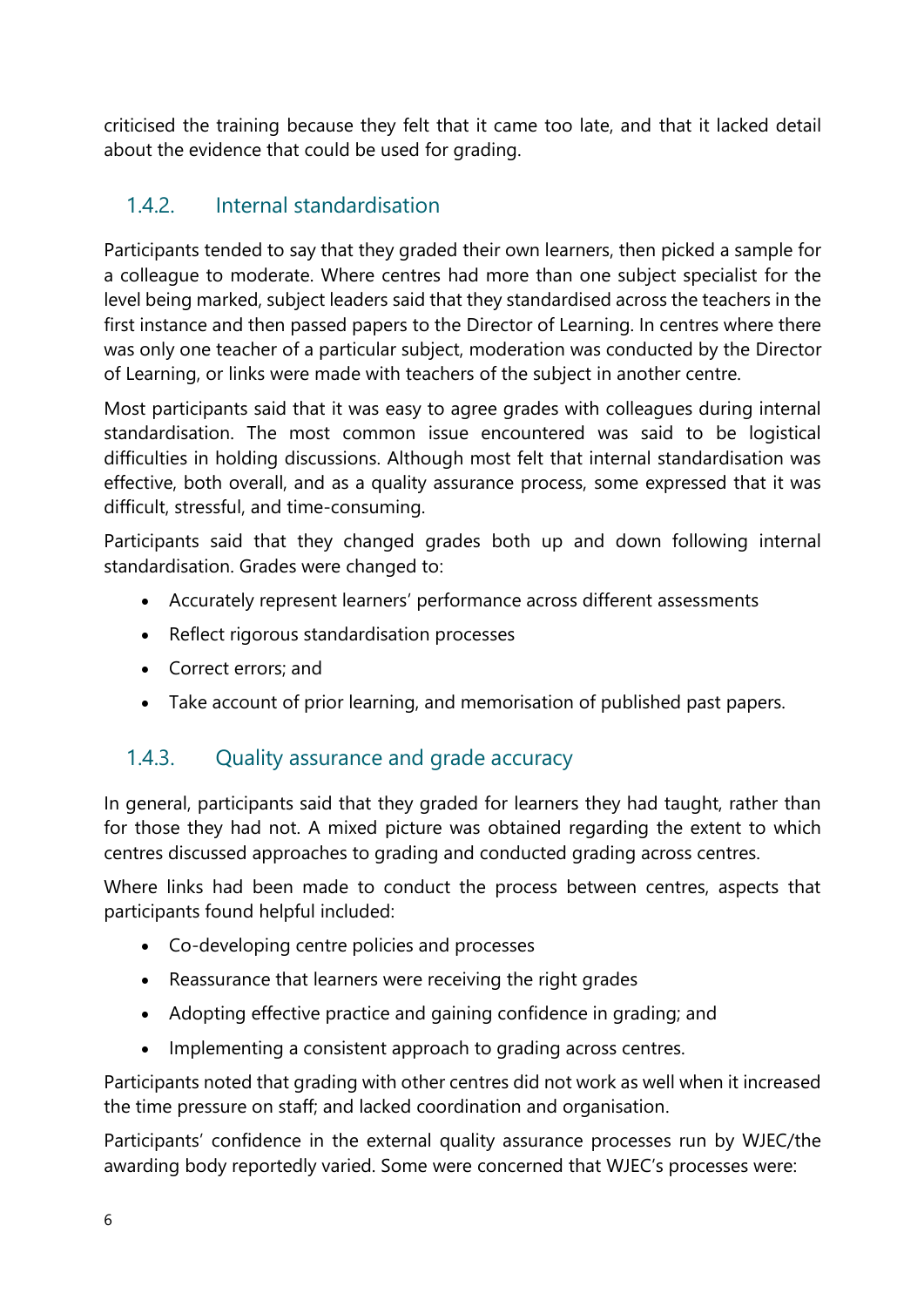- Insufficiently rigorous
- Unable to deal with results from schools which were higher or lower than expected.

Others felt that WJEC provided:

- Unclear and inconsistent information
- Limited quality assurance; and
- An inconsistent approach to approving centre assessment policies.

Those who felt more confident in the external quality assurance processes tended to cite:

- Previous experience as a moderator
- Being reassured by the processes' additional scrutiny; and
- Welcoming the specificity and clarity of the supporting materials.

Participants expressed more confidence in the accuracy of the grades they awarded for their own learners than they did in the accuracy of the grades awarded by other centres. The relatively high confidence in the grades awarded by their own centre was largely attributed to the rigour of their grading processes. Participants felt less confident in the grades awarded by other centres due to:

- Speculation about differences in interpreting grading guidance
- Inconsistently rigorous processes; and
- Learners' ability to access past papers online.

#### 1.4.4. Fairness

Participants expressed mixed views about the fairness of the summer 2021 grading process, relative to other years when exams took place. The issue raised most frequently was inconsistency between centres when awarding grades. Greater external quality assurance was said to be needed to increase fairness. Some noted that exams can provide greater consistency than CDGs and can be a valuable learning experience, although others felt that exams were a less fair representation of learners' ability. The publication of past papers (as mentioned elsewhere) was also raised as an issue in relation to fairness, as was the potential tendency of some centre staff to mark down through fear of scrutiny, and the fact that participants could not know how other centres were grading.

To increase the fairness of the grading process, some felt that the pre-pandemic grading approach should be reverted to. Others felt that the following should be made available:

- Unseen papers
- A set timetable for at least some assessments across all centres; and
- More quality assurance and evidence collection.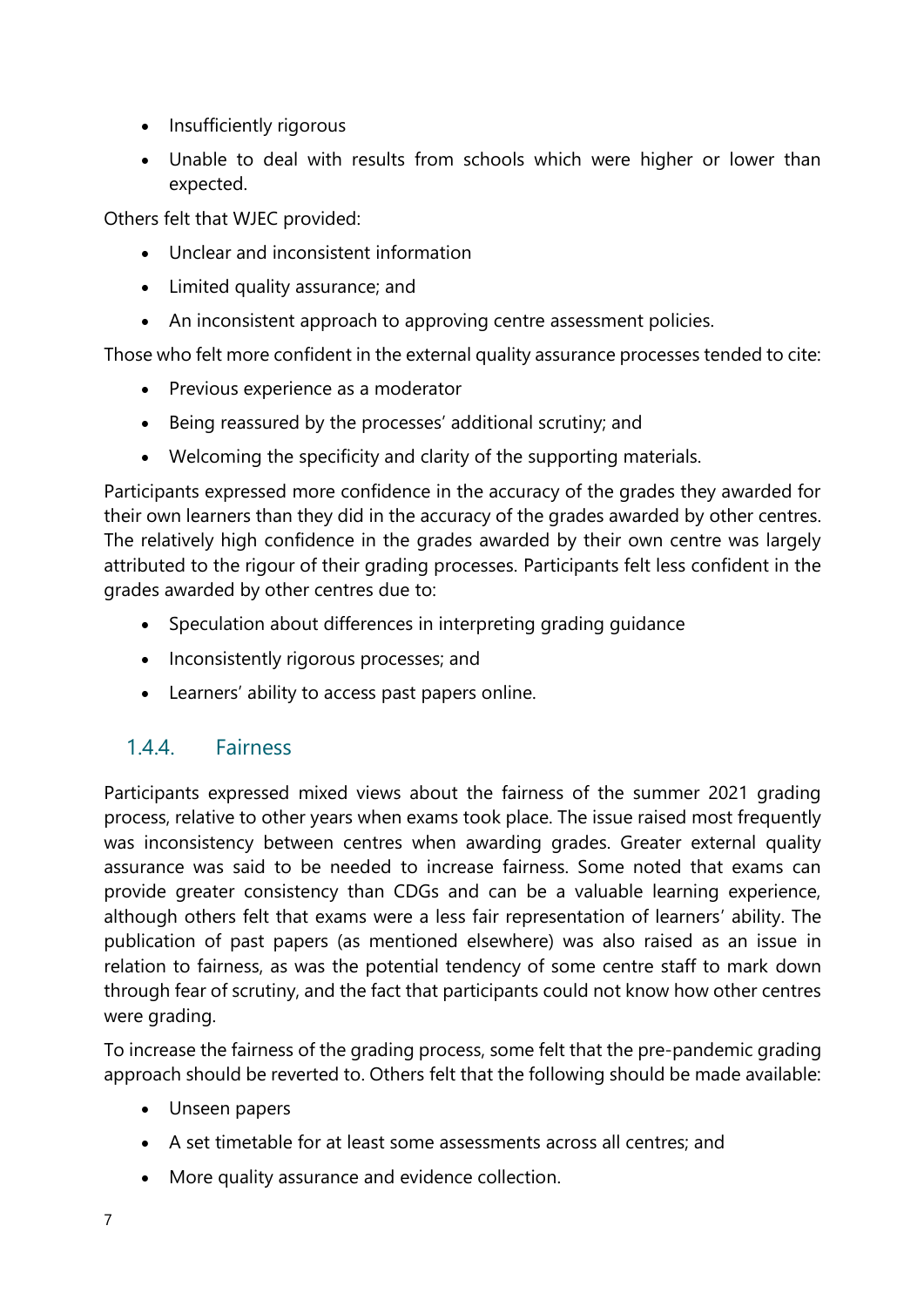#### 1.4.5. Impacts

Participant's views were also mixed regarding the manageability of the grading process. Those who felt that the process was unmanageable put this down to the need to implement the process robustly whilst continuing to teach. The manageability of the grading process was also said to have been affected by:

- The lateness of the decision to move to CDGs
- Concerns over managing the quality of grading; and
- The publication of past papers.

The amount of time that participants reported spending on the grading process varied considerably. Nevertheless, most participants said that the grading process impacted on teaching time, and on their personal wellbeing. They linked this to the amount of extra time that grading took, which they said impacted negatively on their work-life balance and their mental and physical health. Other stresses that participants linked to grading included:

- The perceived need to "get it right"
- Pressure within centres to maintain results that were not too dissimilar to results in the centre in previous years; and
- The impact of the process on learners' personal wellbeing.

Little conflict with parents and learners over grades awarded by centres was reported. Participants linked this to the rigour of the process, and clear communication with parents and learners about its requirements. Participants reported mixed views about the impact of grading on learners' progression to further learning and employment. Those who were more positive about this said that they had targeted learning and assessment to support learners' progression. They also noted that learners would do a series of assessments rather than terminal exams when at university or work. Participants who felt that grading could impact on learners' future progression expressed concerns about:

- Learners' loss of schooling
- Limited practical skills due to the reduced time spent on practical activities at centres; and
- Limited experience of exams.

#### 1.4.6. Overall views on the grading process

Regarding what worked well in the grading process, participants' comments mainly reflected:

- The rigour of moderation and standardisation processes
- The collaborative elements of the grading process; and